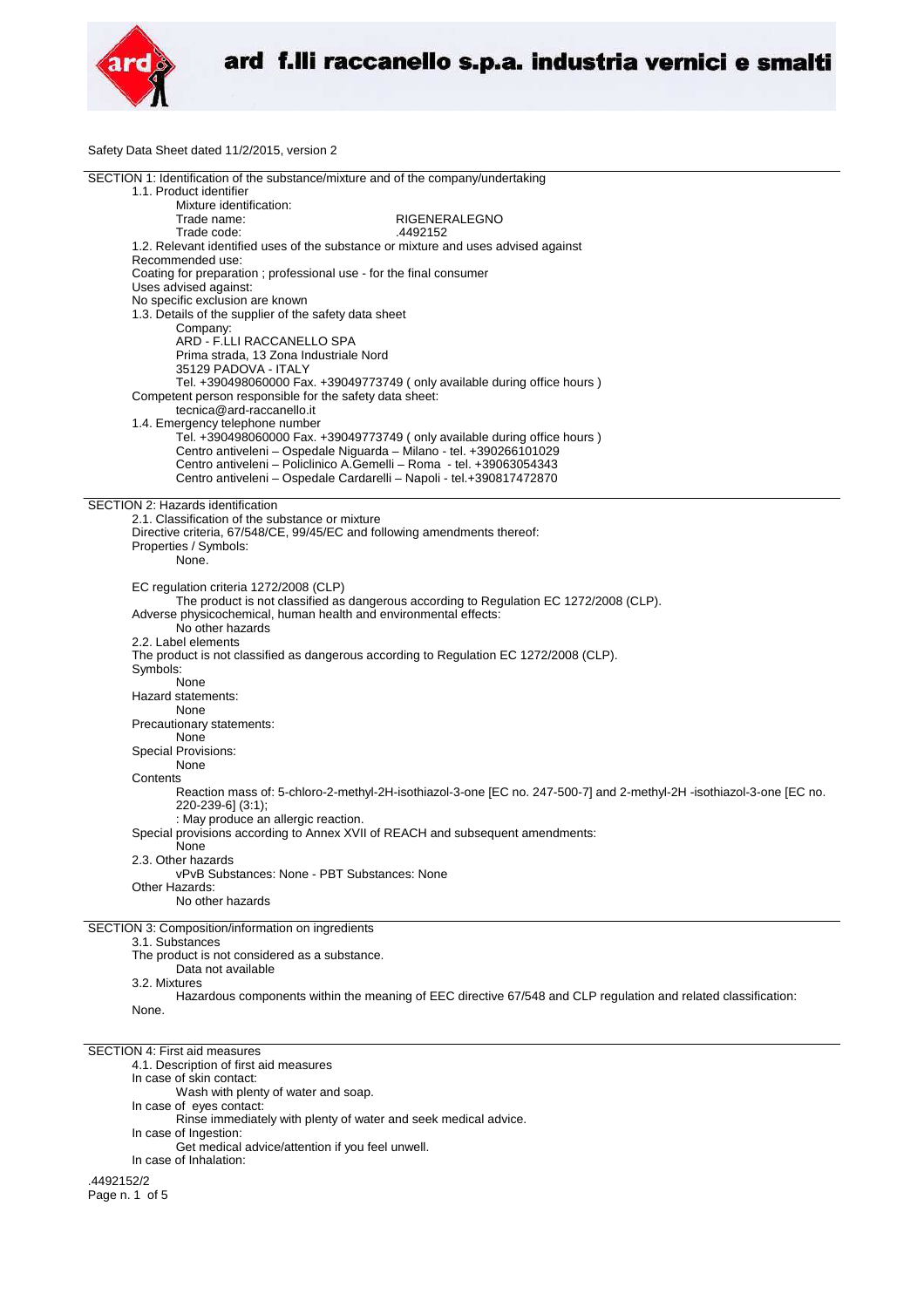Safety Data Sheet

Remove casualty to fresh air and keep warm and at rest.

4.2. Most important symptoms and effects, both acute and delayed

No known symptoms to date.

| 4.3. Indication of any immediate medical attention and special treatment needed                                           |                                                                                                       |
|---------------------------------------------------------------------------------------------------------------------------|-------------------------------------------------------------------------------------------------------|
| Treatment:<br>Treat symptomatically.                                                                                      |                                                                                                       |
|                                                                                                                           |                                                                                                       |
| SECTION 5: Firefighting measures                                                                                          |                                                                                                       |
| 5.1. Extinguishing media                                                                                                  |                                                                                                       |
| Suitable extinguishing media:<br>Irrelevant, the product is not flammable.                                                |                                                                                                       |
| Extinguishing media which must not be used for safety reasons:                                                            |                                                                                                       |
| None in particular.                                                                                                       |                                                                                                       |
| 5.2. Special hazards arising from the substance or mixture                                                                |                                                                                                       |
| May produce toxic fumes of carbon monoxide if burning.                                                                    |                                                                                                       |
| Do not inhale explosion and combustion gases.<br>5.3. Advice for firefighters                                             |                                                                                                       |
| Use suitable breathing apparatus.                                                                                         |                                                                                                       |
|                                                                                                                           | Collect contaminated fire extinguishing water separately. This must not be discharged into drains.    |
|                                                                                                                           |                                                                                                       |
| <b>SECTION 6: Accidental release measures</b><br>6.1. Personal precautions, protective equipment and emergency procedures |                                                                                                       |
| Wear personal protection equipment.                                                                                       |                                                                                                       |
| Remove persons to safety.                                                                                                 |                                                                                                       |
| See protective measures under point 7 and 8.                                                                              |                                                                                                       |
| 6.2. Environmental precautions                                                                                            |                                                                                                       |
| Retain contaminated washing water and dispose it.                                                                         | Do not allow to enter into soil/subsoil. Do not allow to enter into surface water or drains.          |
|                                                                                                                           | In case of gas escape or of entry into waterways, soil or drains, inform the responsible authorities. |
| 6.3. Methods and material for containment and cleaning up                                                                 |                                                                                                       |
| Suitable material for taking up: absorbing material, organic, sand.                                                       |                                                                                                       |
| Wash with plenty of water.                                                                                                |                                                                                                       |
| 6.4. Reference to other sections                                                                                          |                                                                                                       |
| See also section 8 and 13                                                                                                 |                                                                                                       |
| SECTION 7: Handling and storage                                                                                           |                                                                                                       |
| 7.1. Precautions for safe handling                                                                                        |                                                                                                       |
| Avoid contact with skin and eyes.                                                                                         |                                                                                                       |
| Do not eat or drink while working.<br>See also section 8 for recommended protective equipment.                            |                                                                                                       |
| 7.2. Conditions for safe storage, including any incompatibilities                                                         |                                                                                                       |
| Keep away from food, drink and feed.                                                                                      |                                                                                                       |
| Incompatible materials:                                                                                                   |                                                                                                       |
| None in particular.                                                                                                       |                                                                                                       |
| Instructions as regards storage premises:<br>Adequately ventilated premises.                                              |                                                                                                       |
| 7.3. Specific end use(s)                                                                                                  |                                                                                                       |
| None in particular                                                                                                        |                                                                                                       |
|                                                                                                                           |                                                                                                       |
| SECTION 8: Exposure controls/personal protection<br>8.1. Control parameters                                               |                                                                                                       |
| Exposure limit(s):                                                                                                        |                                                                                                       |
| There are not occupational exposure limits in accordance to the EU legislation                                            |                                                                                                       |
| <b>DNEL Values:</b>                                                                                                       |                                                                                                       |
| Data not available                                                                                                        |                                                                                                       |
| <b>PNEC Values:</b><br>Data not available                                                                                 |                                                                                                       |
| 8.2. Exposure controls                                                                                                    |                                                                                                       |
| Eye/ face protection:                                                                                                     |                                                                                                       |
|                                                                                                                           | Not needed for normal use. Anyway, operate according good working practices.                          |
| Skin protection                                                                                                           |                                                                                                       |
| a) protection for hands:                                                                                                  |                                                                                                       |
| One-time gloves.<br>b) other:                                                                                             |                                                                                                       |
| No special precaution must be adopted for normal use.                                                                     |                                                                                                       |
| Respiratory protection:                                                                                                   |                                                                                                       |
| Not needed for normal use.                                                                                                |                                                                                                       |
| Thermal Hazards:                                                                                                          |                                                                                                       |
| None<br>Environmental exposure controls:                                                                                  |                                                                                                       |
| None                                                                                                                      |                                                                                                       |
|                                                                                                                           |                                                                                                       |
| SECTION 9: Physical and chemical properties<br>9.1. Information on basic physical and chemical properties                 |                                                                                                       |
| Appearance and colour:                                                                                                    | Fluid dispersion various colors                                                                       |
| Odour:                                                                                                                    | Characteristic: slightly acrid                                                                        |
| Odour threshold:                                                                                                          | Data not available                                                                                    |

pH: 8,8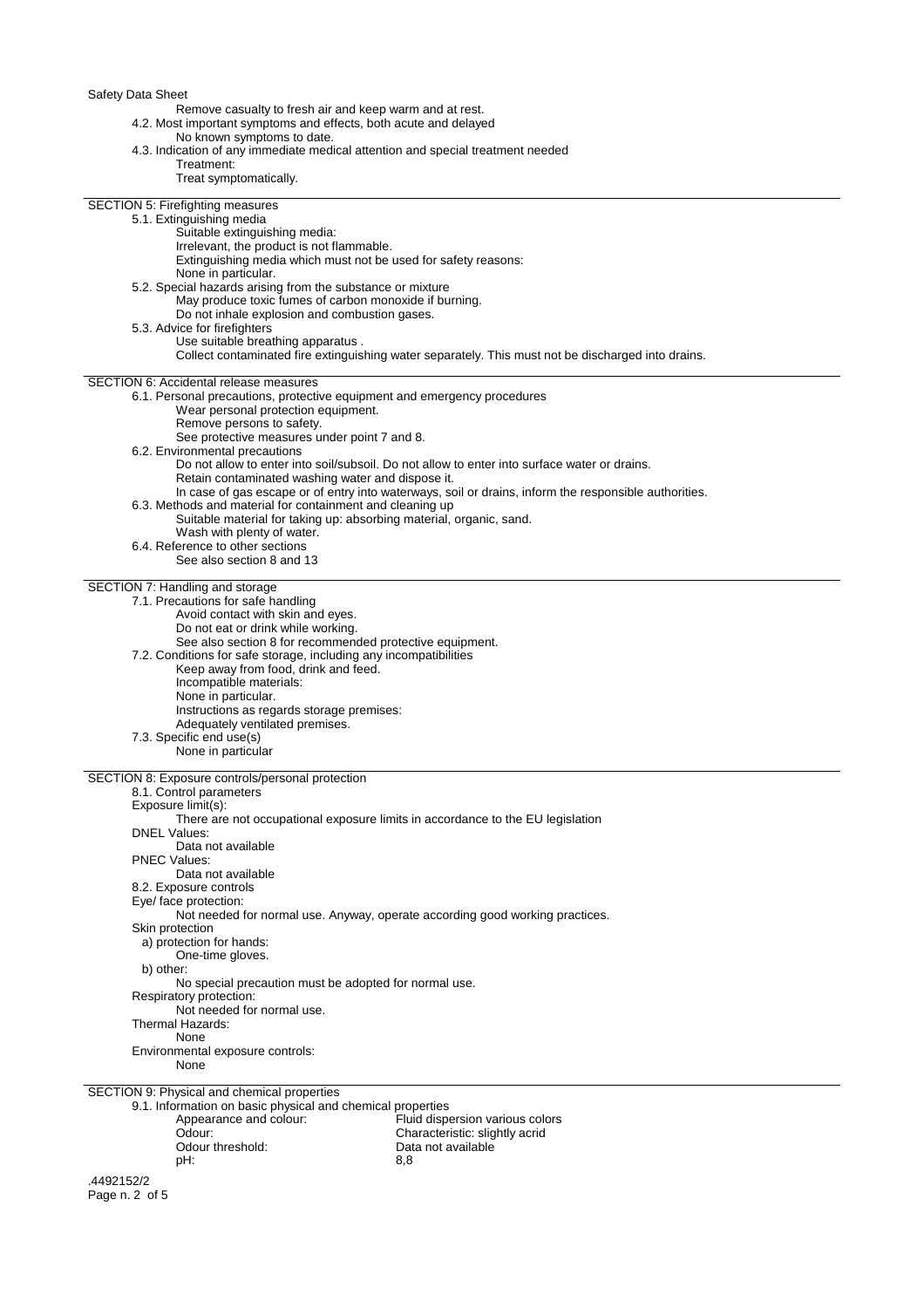## Safety Data Sheet

| Jaiciy Dala Olicci                                                                           |                                                                                                                           |
|----------------------------------------------------------------------------------------------|---------------------------------------------------------------------------------------------------------------------------|
| Melting point / freezing point:                                                              | Data not available                                                                                                        |
| Initial boiling point and boiling range:                                                     | Data not available                                                                                                        |
| Solid/gas flammability:<br>Upper/lower flammability or explosive limits:                     | Data not available                                                                                                        |
| Vapour density:                                                                              | Data not available<br>Data not available                                                                                  |
| Flash point:                                                                                 | Not flammable                                                                                                             |
| Evaporation rate:                                                                            | Data not available                                                                                                        |
| Vapour pressure:                                                                             | Data not available                                                                                                        |
| Relative density:                                                                            | 1210 - 1250 g/l a 20°C                                                                                                    |
| Solubility in water:                                                                         | Miscible                                                                                                                  |
| Solubility in oil:                                                                           | Insoluble                                                                                                                 |
| Partition coefficient (n-octanol/water):<br>Auto-ignition temperature:                       | Data not available<br>Data not available                                                                                  |
| Decomposition temperature:                                                                   | Data not available                                                                                                        |
| Viscosity:                                                                                   | 2300 - 2900 cP 20°C                                                                                                       |
| Explosive properties:                                                                        | Data not available                                                                                                        |
| Oxidizing properties:                                                                        | Data not available                                                                                                        |
| 9.2. Other information                                                                       |                                                                                                                           |
| Miscibility:<br>Fat Solubility:                                                              | Data not available<br>Data not available                                                                                  |
| Conductivity:                                                                                | Data not available                                                                                                        |
| Substance Groups relevant properties: Data not available                                     |                                                                                                                           |
| Note: The data herein refer to QC when the product was put on the market.                    |                                                                                                                           |
|                                                                                              |                                                                                                                           |
| SECTION 10: Stability and reactivity                                                         |                                                                                                                           |
| 10.1. Reactivity                                                                             |                                                                                                                           |
| Stable under normal conditions<br>10.2. Chemical stability                                   |                                                                                                                           |
| Stable under normal conditions                                                               |                                                                                                                           |
| 10.3. Possibility of hazardous reactions                                                     |                                                                                                                           |
| None                                                                                         |                                                                                                                           |
| 10.4. Conditions to avoid                                                                    |                                                                                                                           |
| Stable under normal conditions.                                                              |                                                                                                                           |
| 10.5. Incompatible materials                                                                 |                                                                                                                           |
| None in particular.<br>10.6. Hazardous decomposition products                                |                                                                                                                           |
| None.                                                                                        |                                                                                                                           |
|                                                                                              |                                                                                                                           |
| SECTION 11: Toxicological information                                                        |                                                                                                                           |
| 11.1. Information on toxicological effects                                                   |                                                                                                                           |
| Toxicological information of the mixture:                                                    |                                                                                                                           |
| Data not available<br>Toxicological information of the main substances found in the mixture: |                                                                                                                           |
| Data not available                                                                           |                                                                                                                           |
|                                                                                              | If not differently specified, the information required in Regulation 453/2010/EC listed below must be considered as N.A.: |
| a) acute toxicity;                                                                           |                                                                                                                           |
| b) skin corrosion/irritation;                                                                |                                                                                                                           |
| c) serious eye damage/irritation;                                                            |                                                                                                                           |
| d) respiratory or skin sensitisation;<br>e) germ cell mutagenicity;                          |                                                                                                                           |
| f) carcinogenicity;                                                                          |                                                                                                                           |
| g) reproductive toxicity;                                                                    |                                                                                                                           |
| h) STOT-single exposure;                                                                     |                                                                                                                           |
| i) STOT-repeated exposure;                                                                   |                                                                                                                           |
| j) aspiration hazard.                                                                        |                                                                                                                           |
|                                                                                              |                                                                                                                           |
| <b>SECTION 12: Ecological information</b><br>12.1. Toxicity                                  |                                                                                                                           |
|                                                                                              | Adopt good working practices, so that the product is not released into the environment.                                   |
| Data not available                                                                           |                                                                                                                           |
| 12.2. Persistence and degradability                                                          |                                                                                                                           |
| Data not available                                                                           |                                                                                                                           |
| 12.3. Bioaccumulative potential                                                              |                                                                                                                           |
| Data not available                                                                           |                                                                                                                           |
| 12.4. Mobility in soil<br>Data not available                                                 |                                                                                                                           |
| 12.5. Results of PBT and vPvB assessment                                                     |                                                                                                                           |
| vPvB Substances: None - PBT Substances: None                                                 |                                                                                                                           |
| 12.6. Other adverse effects                                                                  |                                                                                                                           |
| None                                                                                         |                                                                                                                           |
|                                                                                              |                                                                                                                           |
| SECTION 13: Disposal considerations<br>13.1. Waste treatment methods                         |                                                                                                                           |
|                                                                                              | Recover if possible. In so doing, comply with the local and national regulations currently in force.                      |
| Waste should not be disposed of by release to sewers.                                        |                                                                                                                           |
| Contaminated packaging thinners and cleaning diluents must be landfilled.                    |                                                                                                                           |

SECTION 14: Transport information

.4492152/2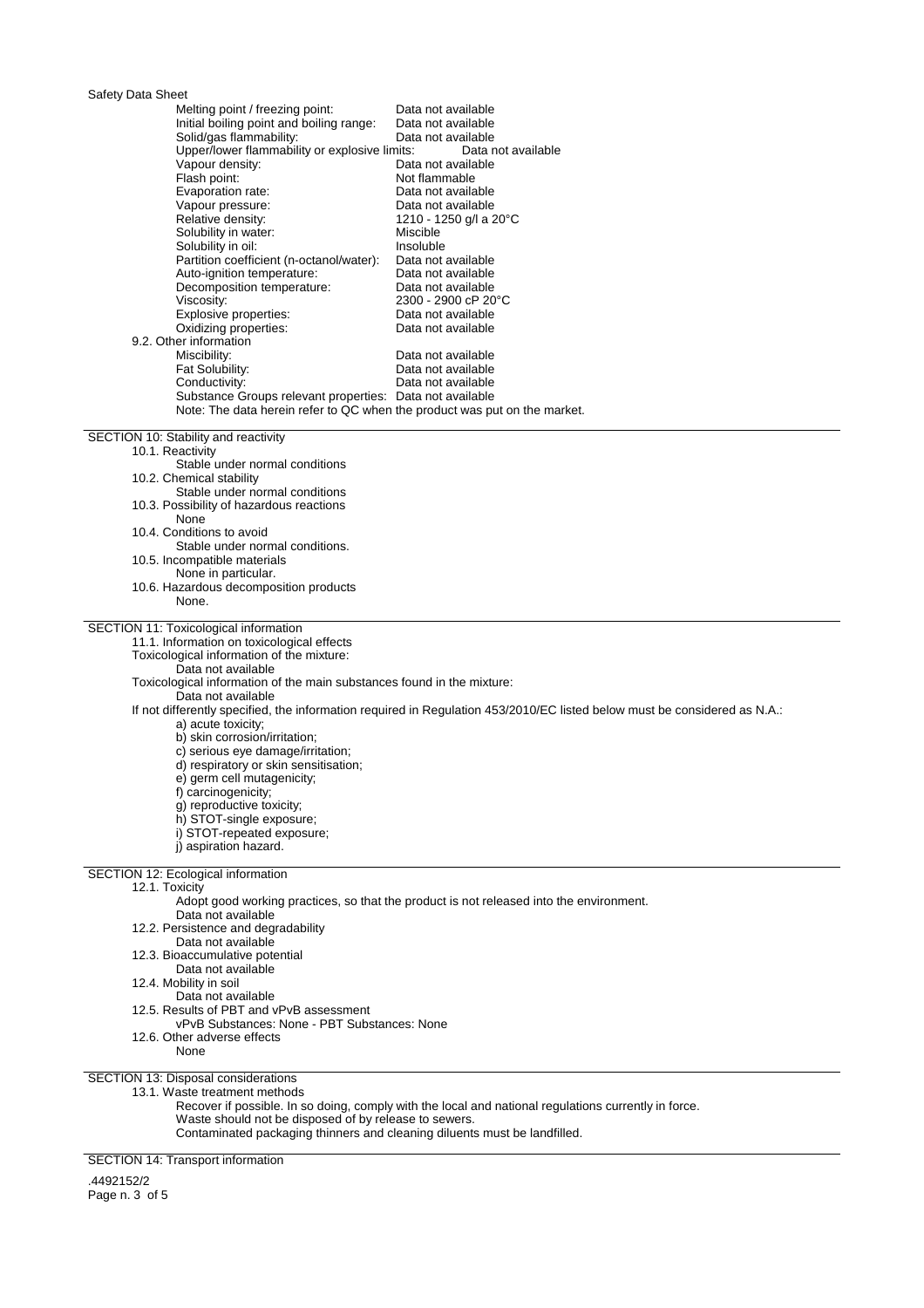Safety Data Sheet 14.1. UN number Not classified as dangerous in the meaning of transport regulations. 14.2. UN proper shipping name Data not available 14.3. Transport hazard class(es) Data not available 14.4. Packing group Data not available 14.5. Environmental hazards ADR-Enviromental Pollutant: No Data not available 14.6. Special precautions for user Data not available 14.7. Transport in bulk according to Annex II of MARPOL73/78 and the IBC Code Data not available SECTION 15: Regulatory information 15.1. Safety, health and environmental regulations/legislation specific for the substance or mixture Dir. 67/548/EEC (Classification, packaging and labelling of dangerous substances). Dir. 99/45/EEC (Classification, packaging and labelling of dangerous preparations). DIR.2004/42/CE. Subcategory g Type BA limit COV 30 g/l. Contained in product < 30 g/l. Regulation (EU) No 528/2012 and subsequent amendments. This product contains biocides with algaecide and fungicide properties. Active ingredients: 3-iodoprop-2-ynyl N-butylcarbamate (IPBC) Dir. 98/24/EC (Risks related to chemical agents at work). Directive 2000/39/CE (Occupational exposure limit values) and subsequent modifications: 2004/37/CE, 2006/15/CE and 2009/161/UE. Dir. 2006/8/EC Regulation (EC) n. 1907/2006 (REACH) Regulation (EC) n. 1272/2008 (CLP) Regulation (EC) n. 790/2009 (ATP 1 CLP) and (EU) n. 758/2013 Regulation (EU) n. 453/2010 (Annex I) Regulation (EU) n. 286/2011 (ATP 2 CLP) Regulation (EU) n. 618/2012 (ATP 3 CLP) Restrictions related to the product or the substances contained according to Annex XVII Regulation (EC) 1907/2006 (REACH) and subsequent modifications: None Where applicable, refer to the following regulatory provisions : 1999/13/EC (VOC directive) 15.2. Chemical safety assessment No

SECTION 16: Other information

Paragraphs modified from the previous revision:

SECTION 1: Identification of the substance/mixture and of the company/undertaking

SECTION 2: Hazards identification

SECTION 4: First aid measures

SECTION 8: Exposure controls/personal protection

SECTION 9: Physical and chemical properties

SECTION 14: Transport information

SECTION 15: Regulatory information

This document was prepared by a competent person who has received appropriate training.

Main bibliographic sources:

The ECHA database on registered substances.

ESIS- European chemical Substances Information System.

eChemPortal- the global portal to Information on Chemical Substance.

GESTIS substance database.

Insert further consulted bibliography

The information contained herein is based on our state of knowledge at the above-specified date. It refers solely to the product indicated and constitutes no guarantee of particular quality.

It is the duty of the user to ensure that this information is appropriate and complete with respect to the specific use intended. This MSDS cancels and replaces any preceding release.

Safety data Sheet not legally required.

Legend of acronyms and abbreviations used in the safety data sheet:

ADR: European Agreement concerning the International Carriage of Dangerous Goods by Road.<br>CAS: Chemical Abstracts Service (division of the American Chemical Society).

CAS: Chemical Abstracts Service (division of the American Chemical Society).<br>CLP: Classification, Labeling, Packaging.

- CLP: Classification, Labeling, Packaging.<br>
Derived No Effect Level
- Derived No Effect Level.
- EC50: Median effective concentration expected to produce a certain effect in 50% of test organisms
- 
- ECHA: European Chemicals Agency<br>EINECS: European Inventory of Existin EINECS: European Inventory of Existing Commercial Chemical Substances<br>ELINCS: European List of notified Chemical Substances
- European List of notified Chemical Substances

.4492152/2 Page n. 4 of 5